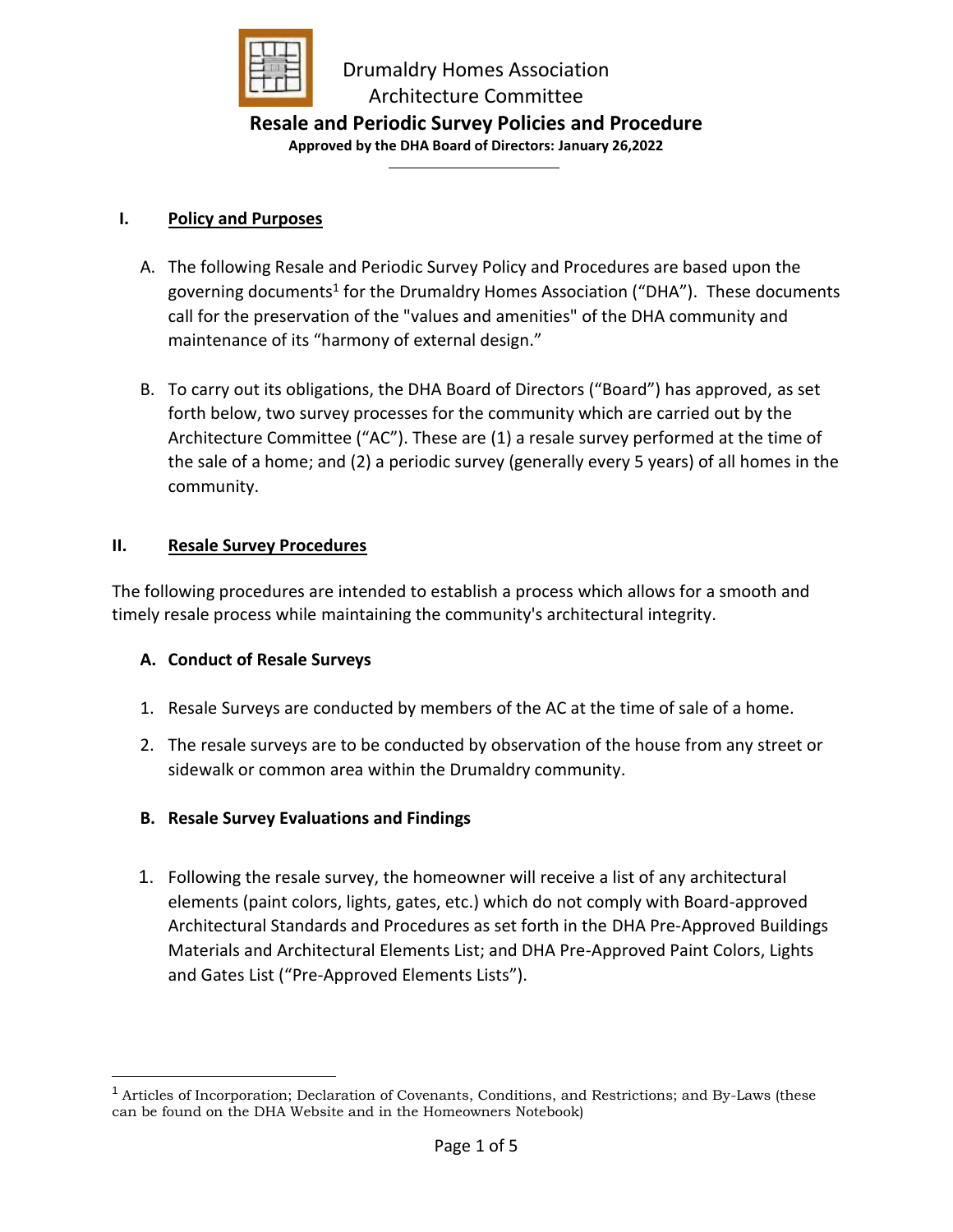

# Drumaldry Homes Association Architecture Committee

### **Resale and Periodic Survey Policies and Procedure Approved by the DHA Board of Directors: January 26,2022**

- 2. Those elements which have been installed without prior approval or justification must be brought into compliance either before, or as a condition of, sale. Replacements must comply with the Pre-Approved Elements Lists.
- 3. Elements that are non-compliant, but for which there is approval or justification, do not have to be replaced at the time of resale. There is approval or justification when the element
	- (a) has been approved by the Board or AC;
	- (b) the element was in place when the home was purchased, and the homeowner was not advised by the association of the non-compliance; or

(c) previous periodic or resale survey inspections did not mention the out-of-compliance element.

Despite approval or justification, a homeowner should consider bringing the element into compliance at resale.

In those circumstances, resale survey packets will indicate to a buyer that any noncompliant element can only be retained for its life, and any replacement must comply with the Pre-Approved Elements Lists. If a purchaser chooses to replace an element with a currently non-compliant one, then an Architectural Alteration Request Form must be filed with the AC prior to installation.

4. The AC will review documents in a house file regarding a home's architectural history, to the extent they are available. The homeowner should provide whatever evidence he or she may possess for the approval or justification described in "3." above.

## **C. Specific Procedures for Resales**

## 1. **Homeowner Notification to the AC**

Homeowners should contact the AC Chair prior to putting their house on the market.

## 2. **House Inspection**

Within three to five days of notification to the AC Chair, a representative of the AC will inform the owner that it will undertake a resale survey. Within three to five days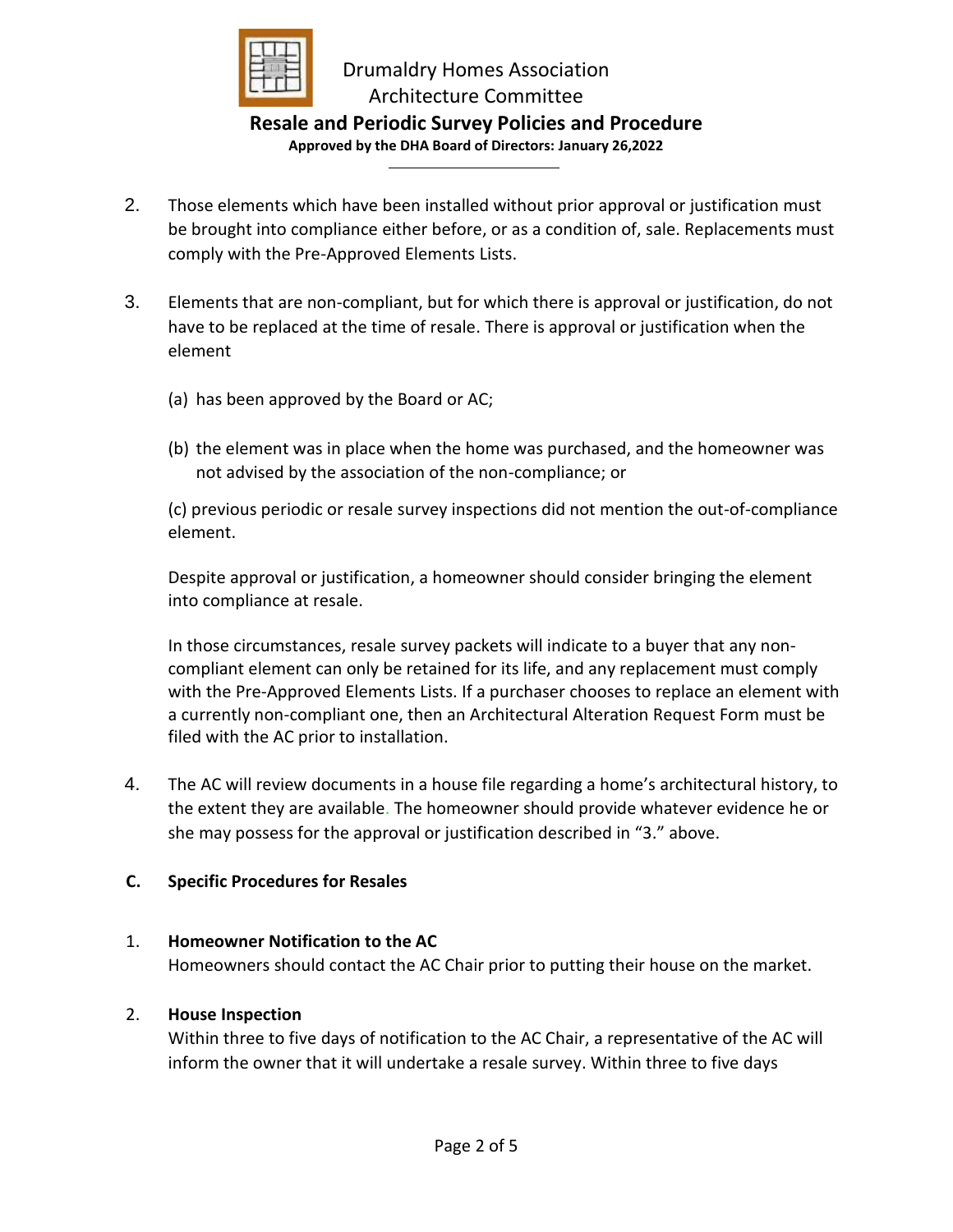

# Drumaldry Homes Association Architecture Committee

# **Resale and Periodic Survey Policies and Procedure**

**Approved by the DHA Board of Directors: January 26,2022**

thereafter, if non-compliant elements are found, the homeowner will receive a "Notice of Non-Conforming House Elements" as described above.

### 3. **Homeowner's Package**

The homeowner is required to obtain a resale package, which can be ordered from HomeWise<sup>2</sup>. There will be a charge for the package, which includes the DHA Covenants, Bylaws, and Architectural Standards, as well as certain financial and legal disclosures required by the State of Maryland. This includes a resale certificate which indicates the annual assessment and status of payment, and a statement of architectural conformance.

**Questions?** Please contact the AC Chair – the Chair's name and contact information are available on the DHA website or from the DHA management company.

#### **III. Periodic Surveys**

**Periodic Surveys inform** homeowners about how the exterior architectural elements of their homes conform to DHA Architectural Standards. These standards are set forth in the Pre-Approved Elements Lists.

#### **A. Conduct of Periodic Surveys**

- 1. Periodic Surveys generally are conducted every five years by members of the DHA AC.
- 2. The survey is to be conducted by observation of the house from any street or sidewalk or common area within Drumaldry community.

## **B. Periodic Survey Evaluations**

1. The AC will compare architectural elements and paint colors of a home with the Pre-Approved Elements Lists

<sup>2</sup> <https://www.homewisedocs.com/>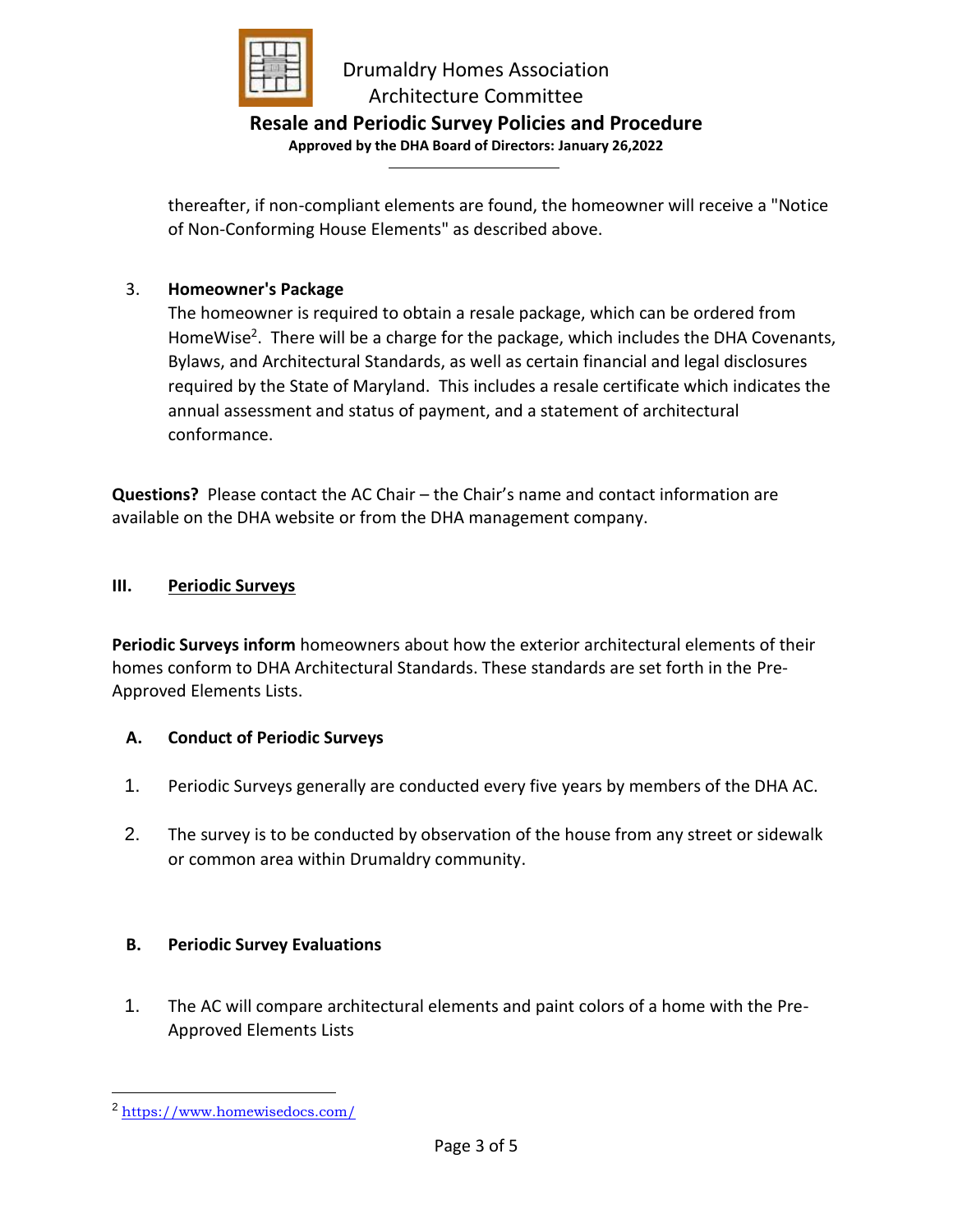

# **Resale and Periodic Survey Policies and Procedure**

**Approved by the DHA Board of Directors: January 26,2022**

- 2. The AC will review the home's previous periodic and resale surveys.
- 3. To the extent a house file is available, the AC will review documents in the file regarding the home's architectural history.

### **C. Periodic Survey Findings**

- 1. The Periodic Survey generally consists of a letter describing the survey and its overall findings, and a survey form specifically indicating compliant and non-compliant items.
- 2. The survey may find that a home complies with the architectural standards in force at the time of the survey date.
- 3. The survey may find that a home has one or more out-of-compliance element. Thisfinding may involve a home having an element for which
	- a. there is no justification on file; or
	- b. there is justification for the element such as
	- (i) a prior DHA Board or AC approval;
	- (ii) the element was in place when the home was purchased, and the homeowner was not advised by the association of the noncompliance; or
	- (iii) previous periodic or resale survey inspections did not mention the outof-compliance element.